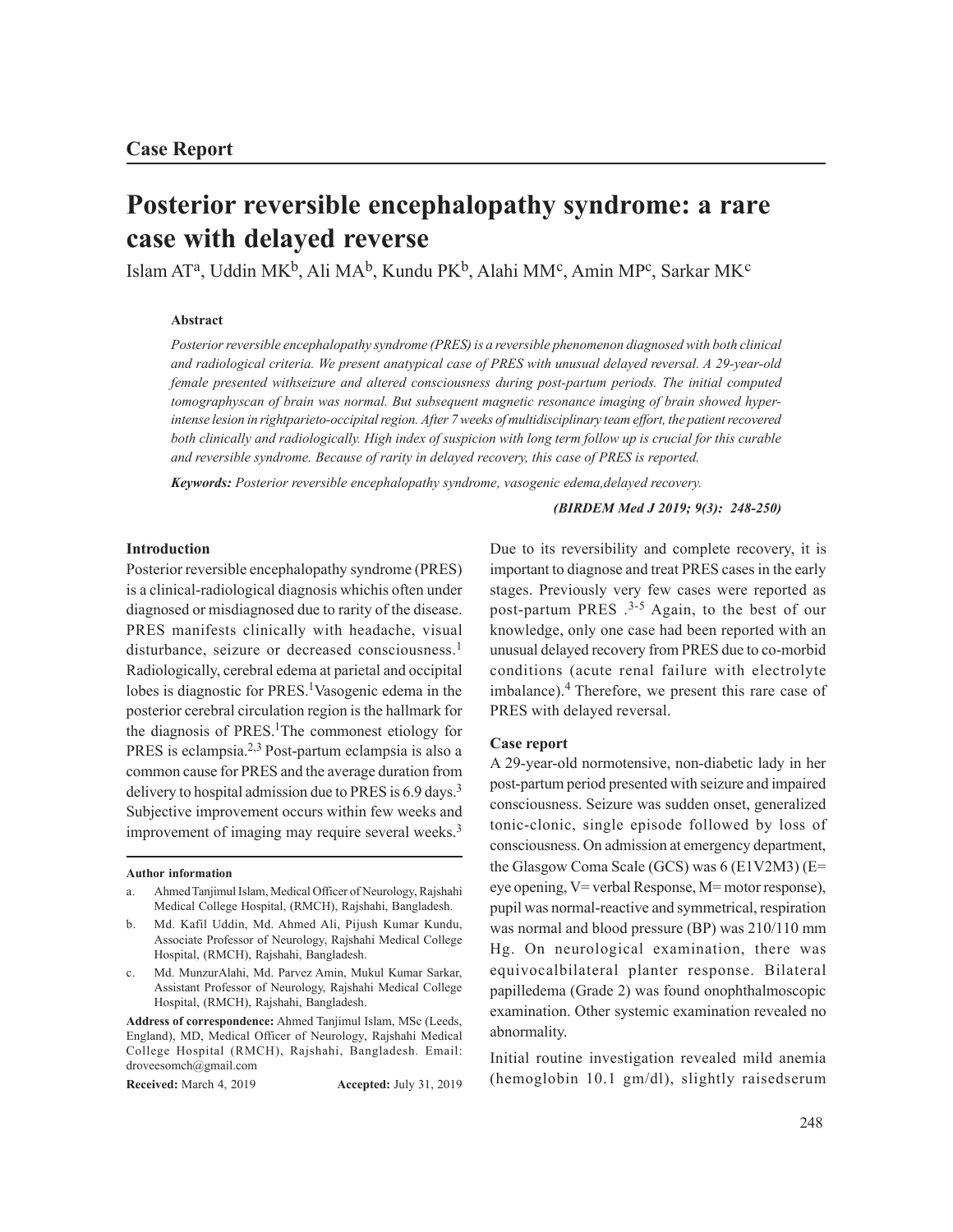creatinine (1.4 mg/dl), hyperglycemia (random blood glucose 11.4 mmol/l) andhyponatremia (serum sodium 130 meq/l). Immediate computed tomography (CT) scan of brain appeared normal. Magnetic resonance imaging (MRI) of brain obtained after 18 hours revealed hyperintense lesion in the bilateral occipital lobes (Figure 1). Diffusion weighted imaging (DWI) showed restricted diffusion in occipital region.



**Figure 1** MRI of brain (FLAIR) showing hyper-intense lesion in parieto-occipital region (after 18 hours of admission)

The patient was diagnosed and treated as hypertensive encephalopathy. The management goal was to treat the hypertension, hyperglycemia, electrolyte imbalance and prevention of complications. The management was continued by transferring the patient to a higher center where she was managed in high dependency unit (HDU) with oral combined anti-hypertensive drugs (amlodipine 5 mg and olmesartan 20 mg daily through nasogastric tube)and continuous monitoring of intake output, blood glucose and vital signs. Regular follow up was given with correction of hyperglycemia, electrolyte imbalance and pulmonary infection. The medical team (Neurologist, Internist and Physiotherapist) decided to continue the treatment in HDU setting. At the 4<sup>th</sup> week, the patient developed aspiration pneumonia and pressure sore (sacral) which was diagnosed by routine blood tests, chest x-ray and culture (blood and pus) and managed successfully (antibiotics and regular dressing). There was no improvement of GCS (less than 8) during the first 6 weeks.

The GCS of the patient started to improve gradually at 7 th week of her admission. The GCS was found 8 (E1V3M4) at  $7<sup>th</sup>$  week and 11 (E2V4M5) at the 9<sup>th</sup> week. At the end of 9<sup>th</sup> week, the patient was able to communicate fully with GCS 12 (E3V4M5) and was transferred from HDU to Physical Medicine Department for rehabilitation. Clinically, the patient was functionally independent at 11<sup>th</sup> week. Follow up MRI of brain showed significant resolution of parieto-occipital lesion after week 9 (Figure 2).



**Figure 2** Follow up MRI of brain (FLAIR) showing marked decrease of hyper-intensity in parieto-occipital region (at  $9<sup>th</sup>$  week)

# **Discussion**

PRES is a reversible condition which involves mainly the posterior part of the brain.1,2PRES was first reported and described in 1996 as a reversible encephalopathy.<sup>2,5</sup> This syndrome was first reported as reversible posterior leukoencephalopathy syndrome (RPLS) which was renamed as PRES in the year 2000. 2,6 Although the mechanism or pathogenesis of this reversible syndrome is still not clear, brain autoregulation mechanism and cerebral blood vessel endothelium dysfunction may have key role for this disease.<sup>1,6</sup>Sudden hypertensive episode can lead to failure of cerebral autoregulation mechanism. This causes acute disruption of blood brain barrier which causes reversible cerebral edema.<sup>6</sup>

MRI of brain can be the diagnostic imaging modality for PRES. T2-weighted images andfluid attenuated inversion recovery (FLAIR) images in MRI can detect the vasogenic cerebral oedema by hyper-intense signal change at posterior subcortical region.<sup>7</sup> Parietal and occipital lobes are commonly involved in PRES. But,